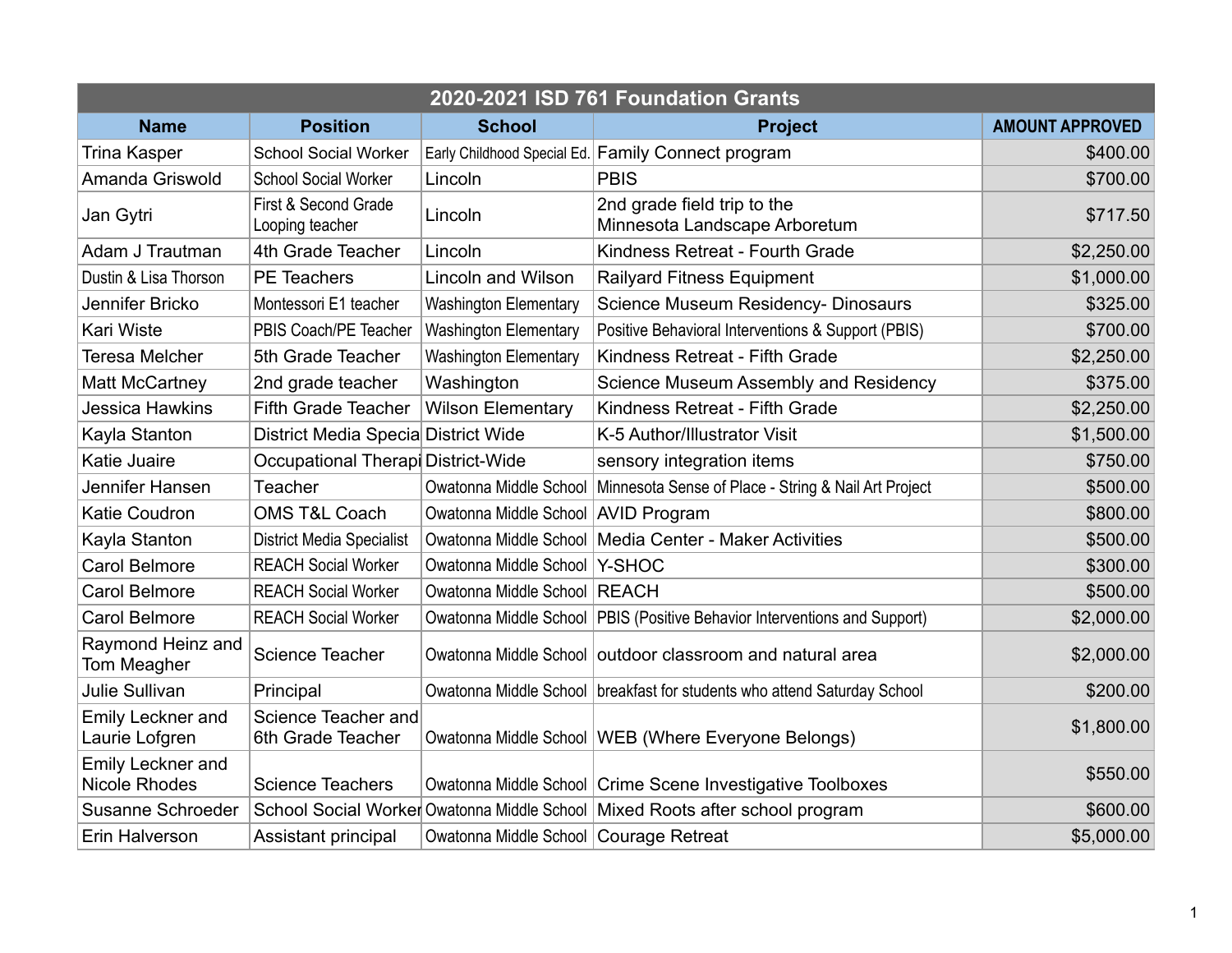| <b>Tim Hunst</b>                                          | Teacher                                                                     |                                       | Owatonna Middle School   OMS P.E.- Inclusive Fat Bike Fleet                 | \$550.00        |  |  |  |
|-----------------------------------------------------------|-----------------------------------------------------------------------------|---------------------------------------|-----------------------------------------------------------------------------|-----------------|--|--|--|
| <b>Sherry Baker</b>                                       | <b>Educational Assistant</b>                                                | <b>ALC</b>                            | "ALC Adopt-A-Grandparent Program"                                           | \$150.00        |  |  |  |
| <b>Sherry Baker</b>                                       | <b>Educational Assistant</b>                                                | <b>ALC</b>                            | <b>Hippocampus Club</b>                                                     | \$500.00        |  |  |  |
| <b>Raymond Ostfeld</b>                                    | Teacher                                                                     | <b>ALC</b>                            | <b>MAAP Stars</b>                                                           | \$3,100.00      |  |  |  |
| Kimberly Penning,<br>Jessica Klein and Joe<br>Masciopinto | Science Teacher, Art<br><b>Teacher and Social</b><br><b>Studies Teacher</b> | <b>ALC</b>                            | <b>Maker Space</b>                                                          | \$2,210.00      |  |  |  |
| <b>Alexis Seiffert and</b><br>Suzanne Jokela              | <b>Link Crew Coordinators</b>                                               | Owatonna High School                  | <b>Link Crew</b>                                                            | \$2,500.00      |  |  |  |
| <b>Scott Pierce</b>                                       | Business Ed. Teacher/<br><b>DECA Advisor</b>                                | Owatonna High School                  | <b>DECA</b>                                                                 | \$2,500.00      |  |  |  |
| Kathryn Wanous                                            | <b>REACH Counselor</b>                                                      | Owatonna High School                  | REACH-Relationships-Education-Accountability-<br><b>Character-Hard Work</b> | \$355.00        |  |  |  |
|                                                           | Karen Martinez Tinaje EL/Social Studies Teacher Owatonna High School        |                                       | <b>Mixed Roots Events</b>                                                   | \$1,000.00      |  |  |  |
| Val Rose                                                  | <b>OHS Robotics Coach</b>                                                   | Owatonna High School                  | <b>Robotics</b>                                                             | \$5,000.00      |  |  |  |
| Dawn Tuchtenhagen                                         | Principal's Secretary                                                       | Owatonna High School                  | <b>College and Career Day</b>                                               | \$1,500.00      |  |  |  |
| Marvin Tjaden                                             | Industrial Tech. Teacher                                                    | Owatonna High School                  | Industrial Technology Fab Lab (funded with Spitzack)                        | \$2,150.00      |  |  |  |
| Ashley Torgerson                                          | Finance & Facilities Admin. Ass District Office                             |                                       | Transportation for students with financial hardship                         | \$3,000.00      |  |  |  |
| Cheryl A. Summer                                          | Human Resources Specialist                                                  | <b>District Office</b>                | The Volunteer Appreciation Event                                            | \$225.00        |  |  |  |
| <b>Mallory Herman</b>                                     | Human Resources Generalist                                                  | <b>District Office</b>                | All-District Employee Induction Day                                         | \$250.00        |  |  |  |
| <b>Nancy Williams</b>                                     | <b>OHS School Social Worker</b>                                             | District-Wide                         | Red Ribbon Week Community Wide Activities                                   | \$1,000.00      |  |  |  |
| <b>Danielle Theis</b>                                     | Director of Special Services   District-Wide                                |                                       | Discovery program incentives                                                | \$1,000.00      |  |  |  |
| Kerri Lynch                                               | <b>JA District Manager</b>                                                  | District-Wide                         | <b>Junior Achievement</b>                                                   | \$1,500.00      |  |  |  |
| Linda Breyer                                              | Chairperson                                                                 | Grandparents for Educ.                | <b>Grandparents for Education</b>                                           | \$2,800.00      |  |  |  |
| <b>NON-COMPETITIVE GRANT REQUESTS</b>                     |                                                                             |                                       |                                                                             |                 |  |  |  |
| <b>Name</b>                                               | <b>Fund</b>                                                                 | <b>Purpose</b>                        |                                                                             | <b>Approved</b> |  |  |  |
| <b>Jeff Williams</b>                                      | Hamman                                                                      | <b>Annual Football Awards Banquet</b> |                                                                             | \$3,250.00      |  |  |  |
| <b>Chris Harris</b>                                       | Hamman                                                                      | <b>Carolers' Annual Banquet</b>       |                                                                             | \$750.00        |  |  |  |
| <b>Steve Benson</b>                                       | Mann                                                                        | <b>Student Scholarships</b>           |                                                                             | \$5,000.00      |  |  |  |
| Sandra Justice                                            | Wenger                                                                      | <b>High School Orchestra</b>          |                                                                             | \$4,051.00      |  |  |  |